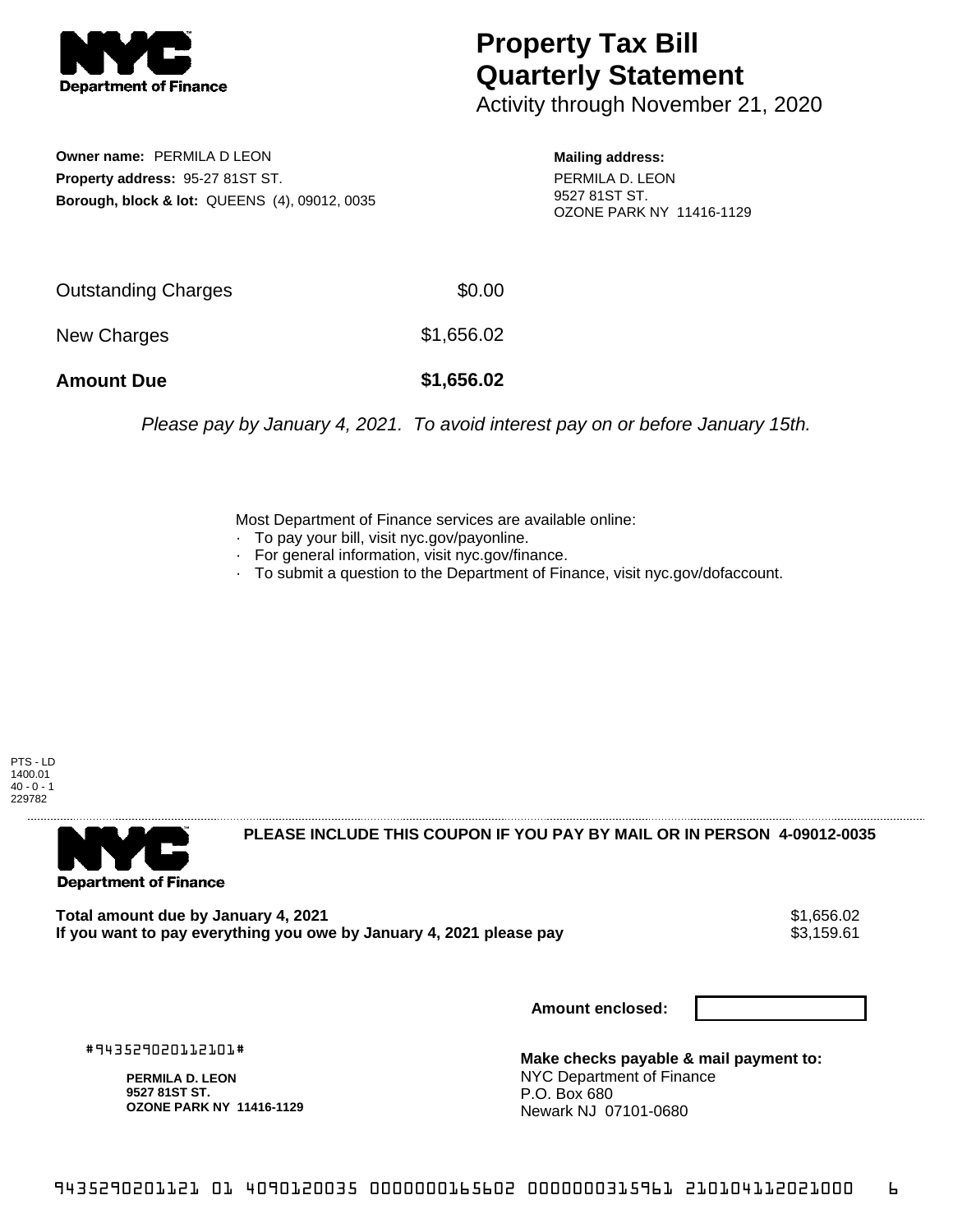

| <b>Billing Summary</b>                                              | <b>Activity Date Due Date</b> |                 | Amount       |
|---------------------------------------------------------------------|-------------------------------|-----------------|--------------|
| Outstanding charges including interest and payments                 | \$0.00                        |                 |              |
| Finance-Property Tax                                                |                               | 01/01/2021      | \$0.00       |
| <b>Star Savings</b>                                                 | 11/06/2020                    |                 | \$74.00      |
| Finance-Property Tax                                                |                               | 01/01/2021      | \$1,452.30   |
| <b>Star Savings</b>                                                 | 11/06/2020                    |                 | \$74.00      |
| Payment                                                             | 09/21/2020                    |                 | $$-1,452.30$ |
| Finance-Property Tax                                                |                               | 01/01/2021      | \$1,452.30   |
| <b>Adopted Tax Rate</b>                                             |                               |                 | $$-17.58$    |
| <b>Star Savings</b>                                                 | 11/06/2020                    |                 | \$74.00      |
| Payment                                                             | 09/21/2020                    |                 | $$-0.70$     |
| Total amount due                                                    |                               |                 | \$1,656.02   |
| <b>Tax Year Charges Remaining</b>                                   | <b>Activity Date</b>          | <b>Due Date</b> | Amount       |
| <b>Finance-Property Tax</b>                                         |                               | 04/01/2021      | \$1,452.30   |
| <b>Adopted Tax Rate</b>                                             |                               |                 | $$-17.58$    |
| <b>Star Savings</b>                                                 | 11/06/2020                    |                 | \$74.00      |
| Total tax year charges remaining                                    |                               |                 | \$1,508.72   |
| If you want to pay everything you owe by January 4, 2021 please pay |                               |                 | \$3,159.61   |

If you pay everything you owe by January 4, 2021, you would save:  $$5.13$ 

## **Home banking payment instructions:**

- 1. **Log** into your bank or online bill pay website.
- 2. **Add** the new payee: NYC DOF Property Tax. Enter your account number, which is your boro, block and lot, as it appears here: 4-09012-0035 . You may also need to enter the address for the Department of Finance. The address is P.O. Box 680, Newark NJ 07101-0680.
- 3. **Schedule** your online payment using your checking or savings account.

## **Did Your Mailing Address Change?** If so, please visit us at **nyc.gov/changemailingaddress** or call **311.**

When you provide a check as payment, you authorize us either to use information from your check to make a one-time electronic fund transfer from your account or to process the payment as a check transaction.